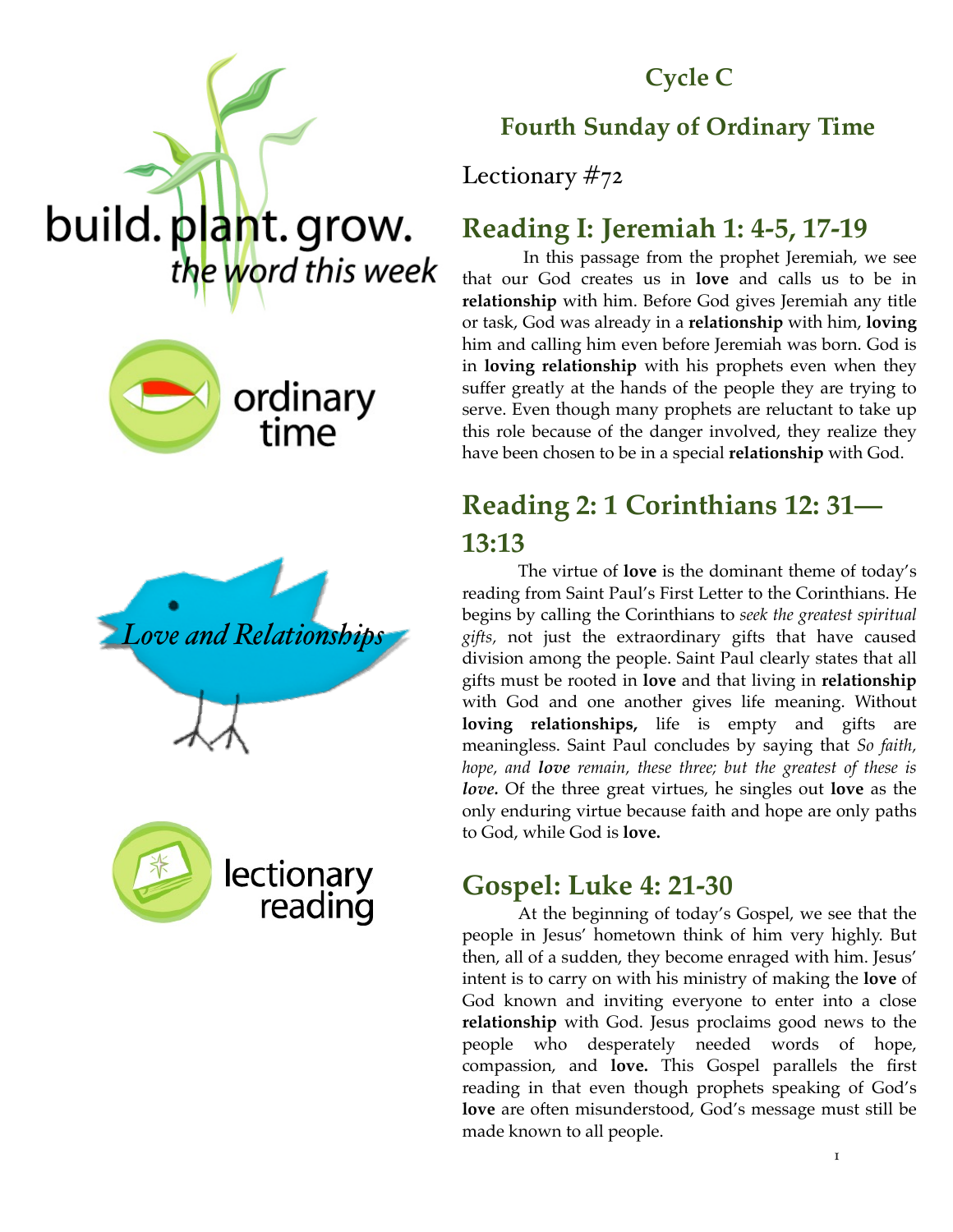



story

**ILLUSTRATED BY LESLIE STAUB** 

*Whoever You Are*  Written by Mem Fox Illustrated by Leslie Straub Publication: HMH Books for Young Readers, (September 1, 2006). ISBN-10: 0152060308 ISBN-13: 978-0152060305



character education activity

A new command I give you: love one another. As I have loved you, so must you love another. -Jesus Christ

### **Whoever You Are**

*Little one, whoever you are, wherever you are, there are little ones just like you all over the world.* 

So begins Mem Fox's joyful picture book, *Whoever You Are,* a celebration of the world's diverse cultures and our similarities and differences. This book highlights the importance of recognizing what is always present in the hearts of all people and their experiences: *Joy is the same, / love is the same. / Pain is the same, / and blood is the same.* Regardless of where or how people live, each person is truly a precious child **loved** by God. It is clear that living in **relationship** with God and others is essential to having a full life.

## **Different Words for Love**

Step One: Write the following four Greek words on the whiteboard:

> *Philia Storge Eros Agape*

These are the four Greek words for **love** and they each address a particular kind of **relationship.** 

*Philia* is the **love** that exists between friends. Ask the students if they have heard of the City of Brotherly Love: Philadelphia.

*Storge* is the **loving relationship** that exists between parents and children

*Eros* is the romantic **love** in relationships such as between husband and wife.

*Agape* is the **loving relationship** that each Christian is called to be in with others: to want for others what we want for ourselves.

Step Two: Discuss some scenarios and stories about the four different kinds of **love** and ask the students to identify what type of **love** is being demonstrated in each story or scenario.

Step Three: Ask the students to develop a story or two as an example of different **loving relationships** that they have.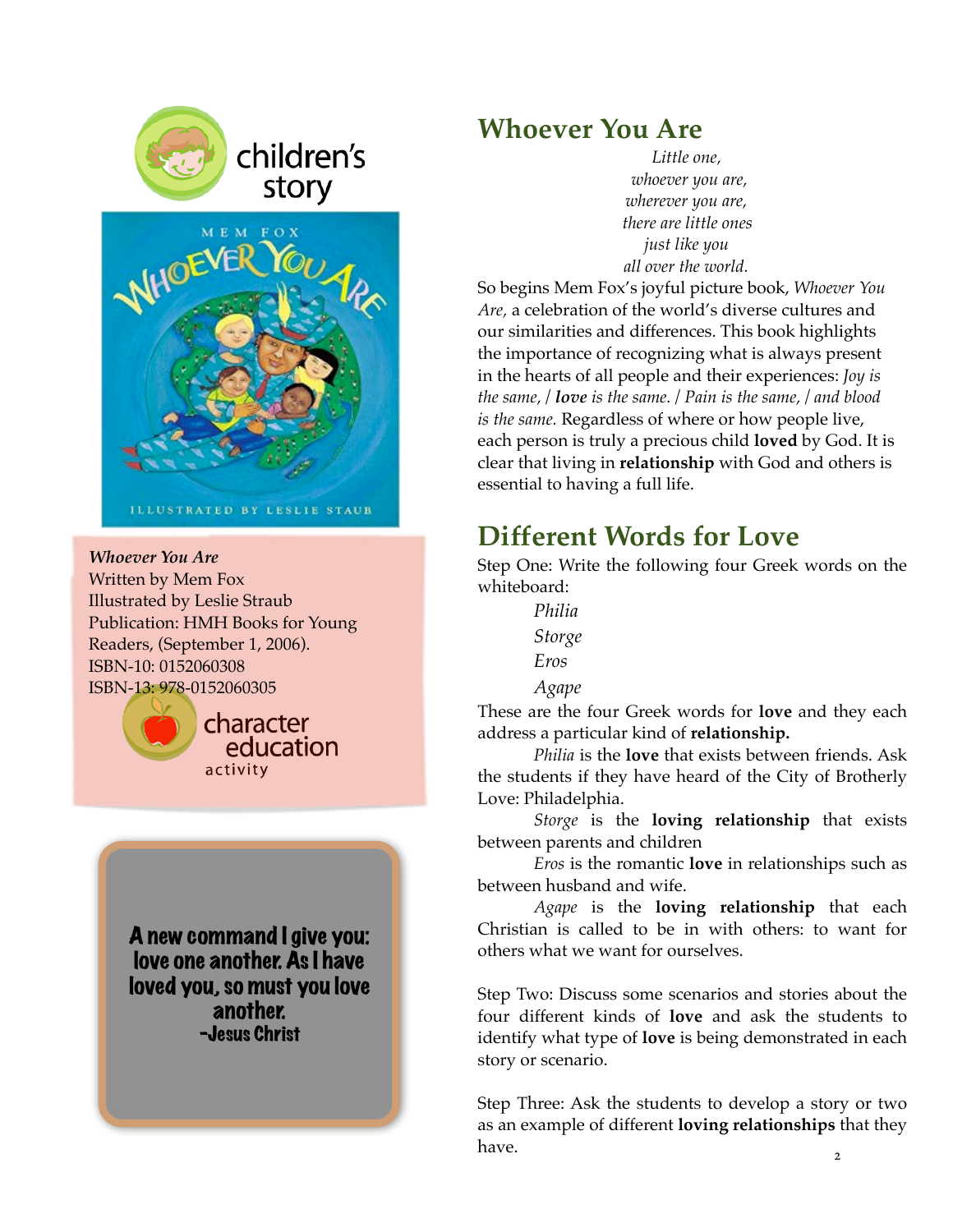The beginning of love is to let those we love be perfectly themselves, and not to twist them to fit our own image. Otherwise we love only the reflection of ourselves we find in them. -Thomas Merton



Look. Feel. Know. Act.

## **What could you do today?**

The word **love** is used so often that sometimes it seems to lose its meaning. **Love** has everything to do with **relationships,** and so it is not correct to say that you **love** a material possession since that possession cannot **love** you back. Try to notice how you might be using the word **love** to describe how you feel about things other than people or God. Learn to have a greater appreciation for the word **love** and strive to use it only when speaking about your **relationships.** 

#### **Look Feel Know Act**

Try and take note of how advertising, whether on the television, radio, or in print, makes use of the word **love.** Notice how often that word is used to talk about inanimate objects. How does it make you feel to know that the most powerful virtue that exists is so frequently used to describe a person's connection with things that cannot return **love?** Once you are aware of this, it will help you understand the true value of the word **love** and the importance of using it appropriately.